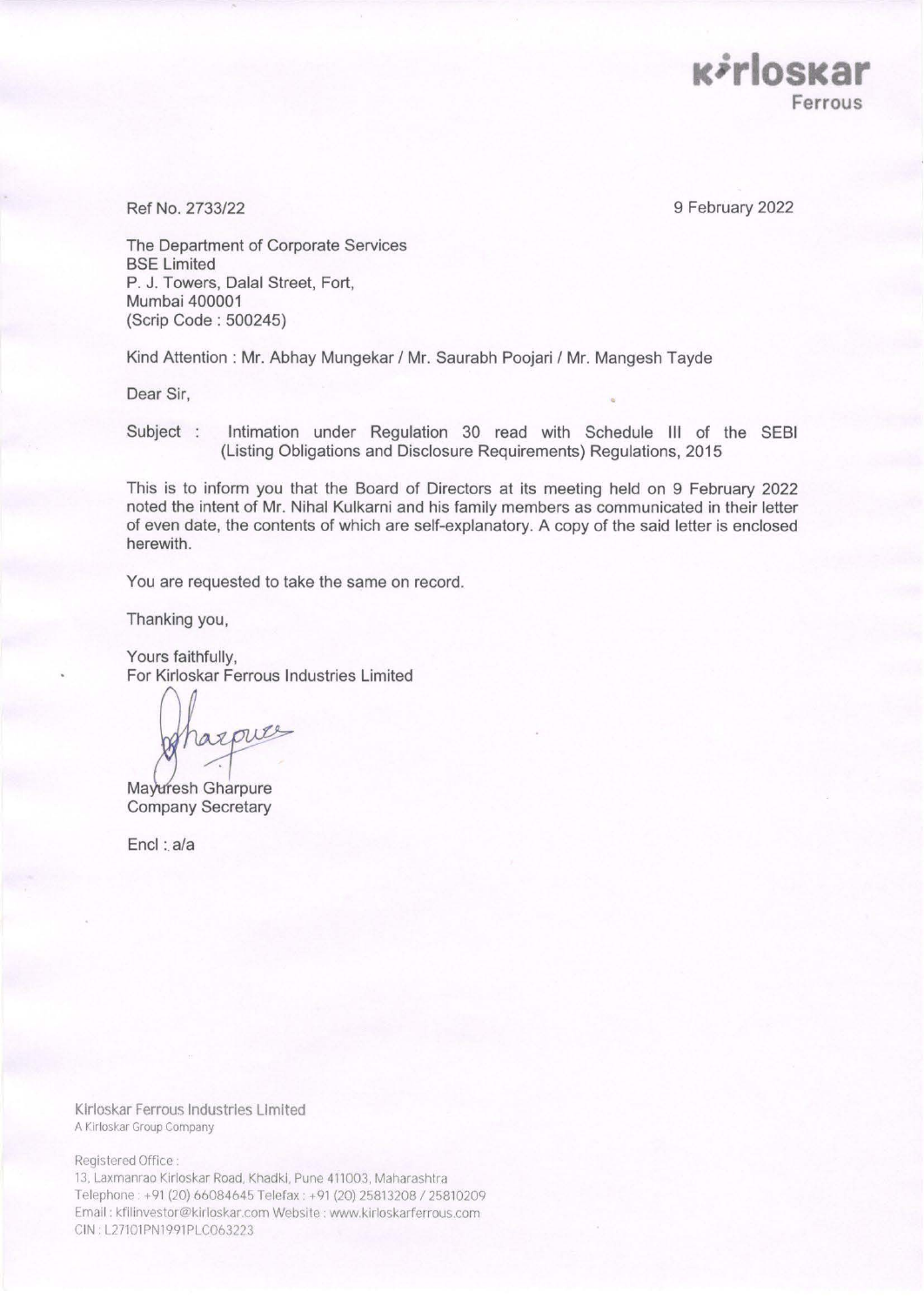February 9, 2022

The Board of Directors

Kirloskar Ferrous Industries Limited

13, Laxmanrao Kirloskar Road, Khadki,

Pune, Maharashtra, - 411003.

**Subject**: Exit from the Kirloskar group companies.

Dear All,

I, Nihal Kulkarni, write on my behalf and on behalf of my family members Jyotsna Kulkarni and Ambar Kulkarni who are also signatories hereunder.

I refer to the legacy of the name "Kirloskar" built by our forefathers who laid the foundation of the Kirloskar group as an industrial conglomerate. My father and my uncles actively participated in facilitating the growth of the Kirloskar group as it stands today. During my father's lifetime, I also got inducted into the Kirloskar businesses and have been participating in the management of certain group companies. My brother Ambar Kulkarni and my mother Jyotsna Kulkarni though hold certain shares in some of the Kirloskar group companies, have not been actively involved in the management of any of the companies. As you maybe aware, my brother Ambar Kulkarni lives in New Zealand and is pursuing his independent passion and ambitions not connected with the Kirloskar group businesses.

The sad and untimely demise of my father has made me take stock of my life as I turned 40. I have realized that like my brother Ambar, I too am desirous of pursuing my own ambitions and interests which are different and independent of the Kirloskar group businesses. Neither me, nor my mother Jyotsna Kulkarni and my brother Ambar Kulkarni and our respective family branches, are desirous of participating in the management and operations of the Kirloskar group companies or otherwise want to continue as shareholders and promoters thereof and therefore, we are desirous of selling all the shares held by each of us in the Kirloskar group companies (except the shares held in Kirloskar Proprietary Limited) in accordance with applicable laws, thereby exiting from the group without adversely affecting our family ties in any manner or causing any detriment to any of the Kirloskar group companies.

It is with this intent that we write to you to convey our desire and inform you that we Nihal Kulkarni, Jyotsna Kulkarni and Ambar Kulkarni (also representing our respective family branches) no longer wish to continue as promoters of Kirloskar Ferrous Industries Limited ("**Company**") or otherwise directly or indirectly participate in the management of the Company. Consequently, we will be selling our respective shares, if any, in the Company, in one or more tranches and to such parties as maybe identified by us, subject to and after complying with applicable provisions of law including seeking pre-clearances and making appropriate disclosures to the stock exchanges, as applicable. We shall be making appropriate applications at an appropriate time in accordance with applicable law for de-classifying ourselves as promoters of the Kirloskar group companies.

We shall co-operate with the Company and other Kirloskar group companies and its promoters for a smooth transition and exit. We have been honored and privileged to be a part of the Kirloskar group of companies as promoters and wish each of the Kirloskar group of companies and their stakeholders the very best for future endeavors that they may embark upon.

[Signature page to follow]